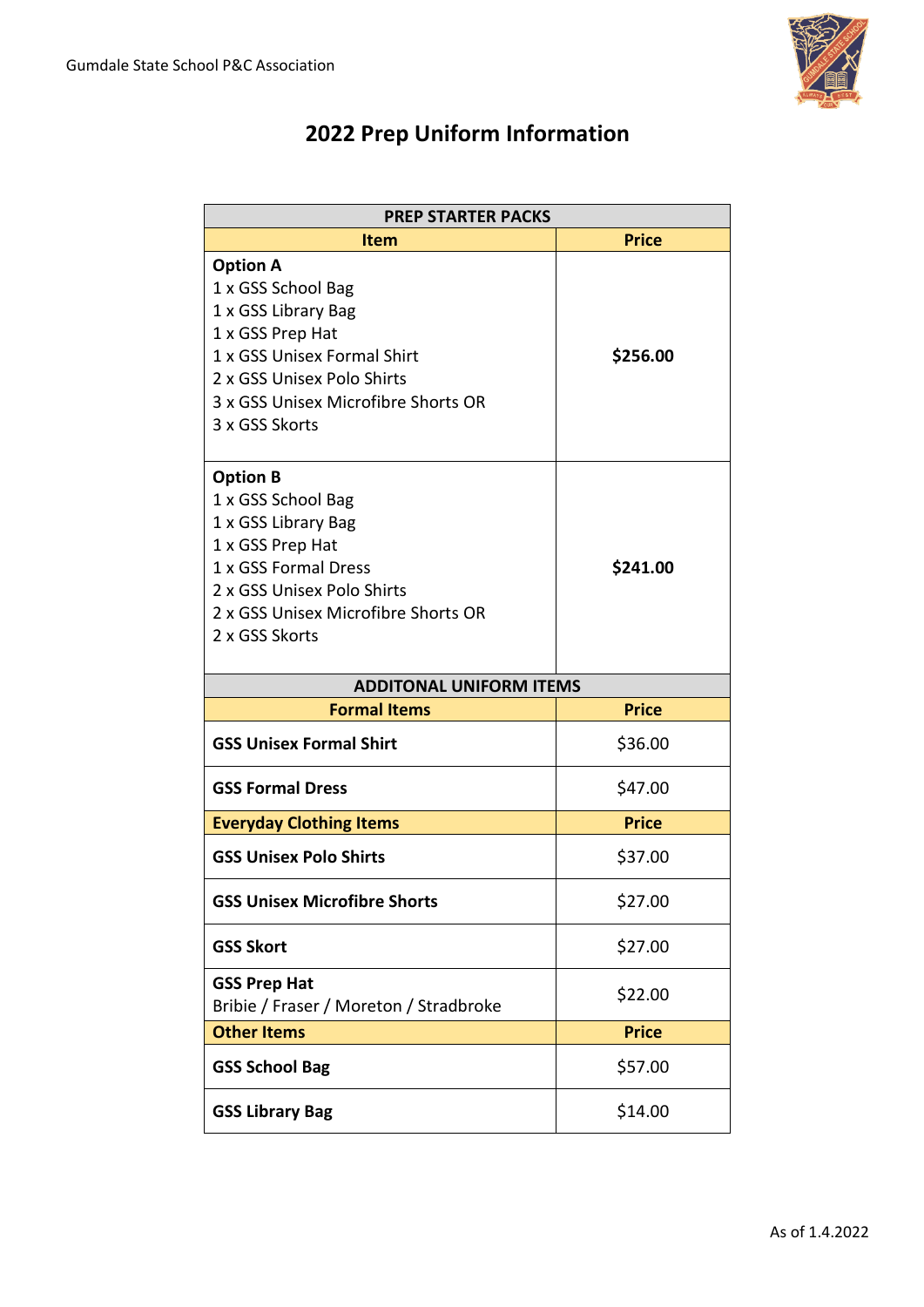### **Ordering**

**All orders are to be placed online via the [Flexischools](http://www.flexischools.com.au/) service.** 

- Log onto **Flexischools.com.au** and set up your Flexischools account ready for Prep 2022.
- Register your child as a "New Student" into class "**PREP 2022**"**.**
- Please email the Uniform Shop at [uniform@gumdalesspc.org.au](mailto:uniform@gumdalesspc.org.au) with any questions.

#### **Uniform Fittings by Appointment**

Prep Uniform fittings are available in November by booking an appointment via SignUp Genius [here.](https://www.signupgenius.com/go/60b0d4eaba629a7ff2-2022)

- Saturday 6 November 2021 8:00-11:00am
- Monday 22 November 2021 3:30-6:30pm

At the fitting appointments, Uniform Shop staff will have uniforms available to view, tape measures and size charts for reference. Change rooms will not be available for use.

Please note that the Uniform Shop will not be open for over the counter sales at this time. All purchases are to be made o[n Flexischools](https://user.flexischools.com.au/) and collected on collection days. New Students can register on Flexischools under "2022 PREP".

#### **Prep Uniform Timeline**

| Saturday 6 November 2021 8:00-11:00am | • Prep Uniform Fittings (by appointment only) |
|---------------------------------------|-----------------------------------------------|
|                                       | • Pre-ordered Uniform Collections             |
| Monday 22 November 2021 3:30-6:30pm   | • Prep Uniform Fittings (by appointment only) |
|                                       | • Pre-ordered Uniform Collections             |
| Monday 17 January 2022 4:00-6:30pm    | • Counter purchases (by appointment only)     |
|                                       | • Fittings (by appointment only)              |
|                                       | • Pre-ordered Uniform Collections             |
| Saturday 22 January 2022 8:00-11:00am | • Counter purchases (by appointment only)     |
|                                       | Fittings (by appointment only)                |
|                                       | • Pre-ordered Uniform Collections             |

Alternatively, if you already have a student at Gumdale State School, Prep Packs and Uniforms can be ordered and delivered to their classrooms between Monday 1 November and Thursday 9 December 2021.

Please adhere to the guidelines outlined in the booking page when attending your fitting time.

If you have any questions regarding fitting times or uniforms please email the Uniform Shop at [uniform@gumdalesspc.org.au.](mailto:uniform@gumdalesspc.org.au)

#### **Exchanges**

All exchanges of sizes can be left at administration with invoice and note explaining size exchange required. Items can then be picked up on collection days from the collection table.